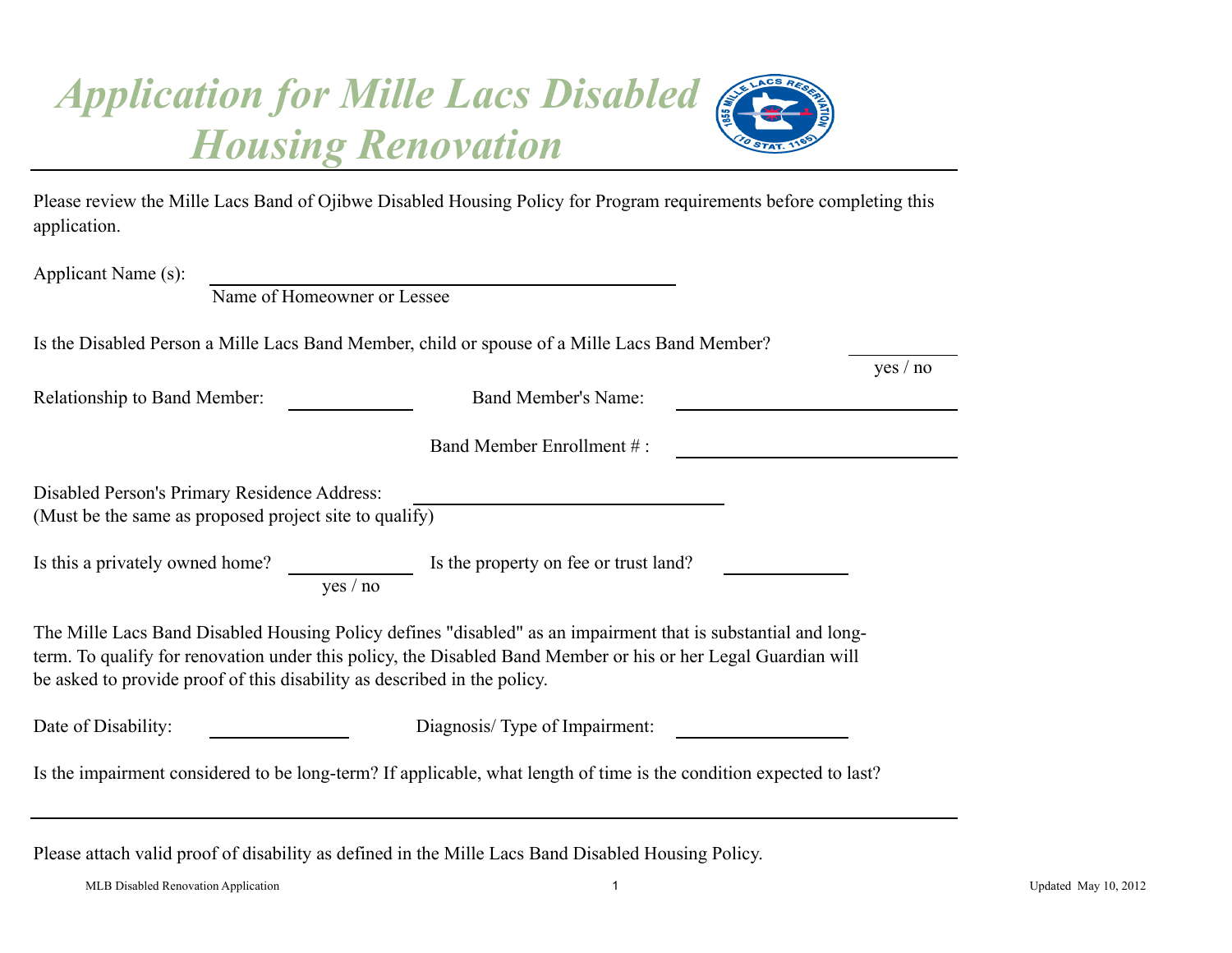Please list the address (es) of all other privately- owned residences that you've held.

Street Address City, State and Zip Code Dates of Occupancy

Street Address City, State and Zip Code Dates of Occupancy

Please attach a list if more room is needed.

Has the Mille Lacs Band of Ojibwe Housing Department done any work on the applicant property? If so, please list the projects, include: who completed the work, type of work done, approximate dates and costs. Provide as much information as possible. This will assist department staff in reviewing our records for accuracy.

| Project Date | Project Cost | Brief Description of Project | <b>Contractor Name</b> |
|--------------|--------------|------------------------------|------------------------|
|              |              |                              |                        |
|              |              |                              |                        |
|              |              |                              |                        |
|              |              |                              |                        |

Please attach a list if more room is needed.

Please provide a detailed description of the renovation being requested and explain why these repairs/ updates are necessary. Please note that the Renovation must be limited to work required to meet the needs of the disabled person and be related to his or her disability. As a part of the application process, a site inspection will be conducted by a qualified member of the Mille Lacs Band Housing Department staff.